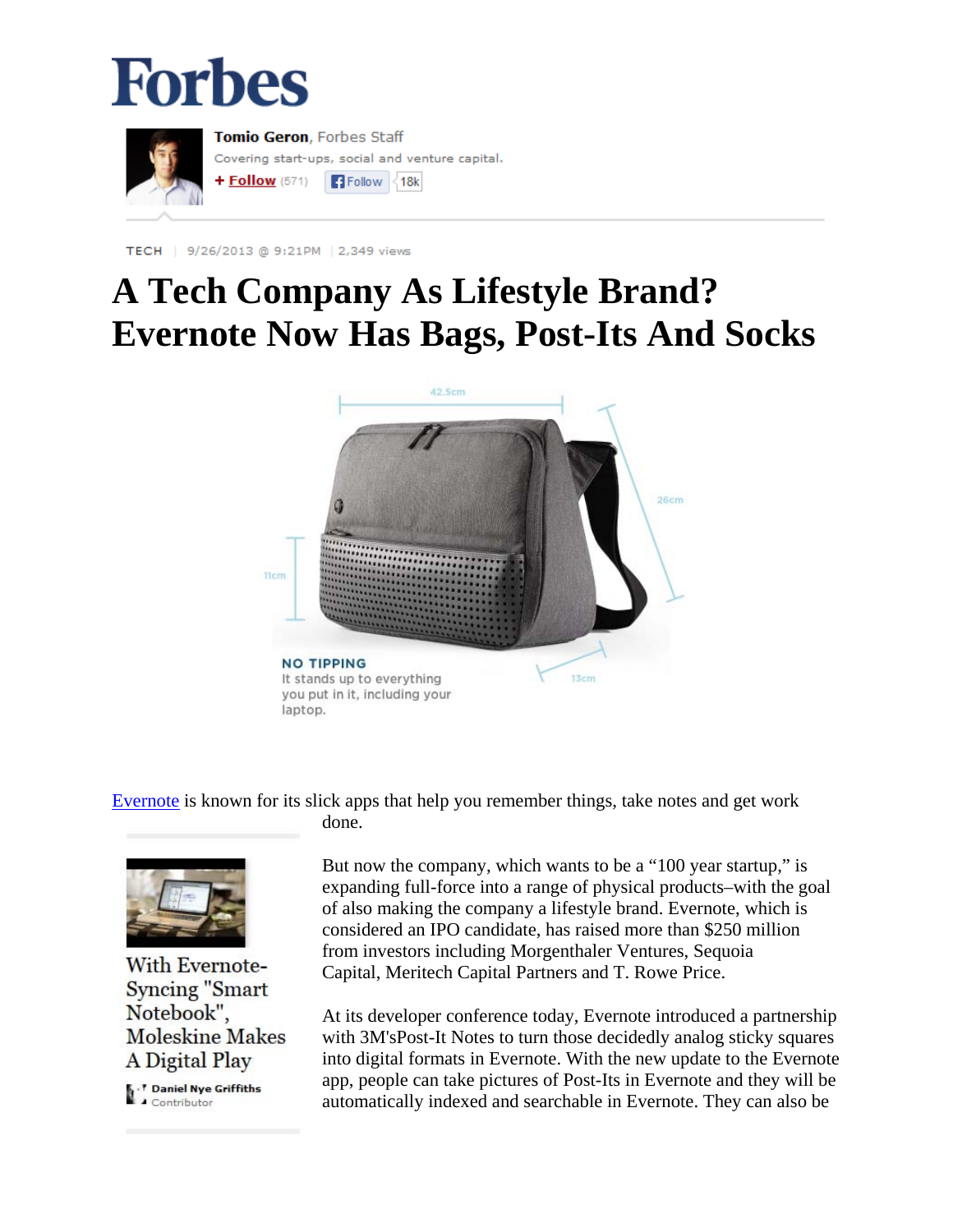## **Forbes**

automatically categorized (to-dos, projects, etc.) based on their colors. It's a smart move on Evernote's part to grab what is one of the most common physical note-taking tools and connecting it to digital. The idea is not to completely get rid of paper but to get more people on Evernote who already use paper. "Paperless is not the goal. Great experience is the goal," Evernote CEO Phil Libin says.



**Evernote Raises** \$70 Million, Buys Penultimate As **IPO** Looms





**Why Evernote Is** Winning With The **Soft Stuff** 



But Post-Its serve a similar complementary purpose as Evernote itself– taking notes. Evernote is going beyond that with a range of other physical branded products in its new Evernote Market, including a digital scanner, a new stylus, new versions of the Moleskine notebook, wallet, messenger bag, backpack and even socks. Some of the products have direct connection to the use of Evernote the product.

The ScanSnap Evernote Edition Scanner, for instance, made by Fujitsu, aims to help people declutter by automatically scanning a range of paper documents to be uploaded to Evernote. You can dump a stack of receipts, photos, business cards and other documents into the scanner and the scanner will scan them all and upload them to Evernote. Evernote will automatically categorize them into the right Evernote notebooks for easy organization. It retails for \$495.

The new versions of the Moleskine notebooks, which the company introduced last year, also bring the physical into digital, by enabling people to snap a photo of the physical notes, upload them, and automatically categorize them in Evernote.

While a scanner, notebook and stylus are directly used with Evernote, the company also has developed branded backpacks from Parisbased Côte&Ciel, a wallet and messenger bag from Japan-based Abrasus and even socks. "We're a fashion brand now," Libin joked during his keynote. The items are all carefully designed and relatively high-end. Libin noted that the messenger bag is unique because it

doesn't fall over like most messenger bags.

These products don't have a direct tie-in to Evernote. That is, you can't put your laptop into a bag and magically scan items or autoscan slips of paper from your wallet to Evernote. But Evernote's Libin says it's part of the extension of the mission of the company. "This is how we stretch," he says. It's also part of the company's goal to have a "no tricks" business model where everything it does is so good that customers pay for it. He does not want to run any advertising. And the company wants more revenue streams as it moves towards an expected IPO.

But can Evernote turn itself into a lifestyle brand? It's an ambitious goal and will require a continued fanatical devotion of fans to the product who love the company so much that they're willing to spend \$242 for a backpack. There are not many tech companies that can do this. Apple comes to mind but few other tech companies have been able to make their brand a lifestyle.